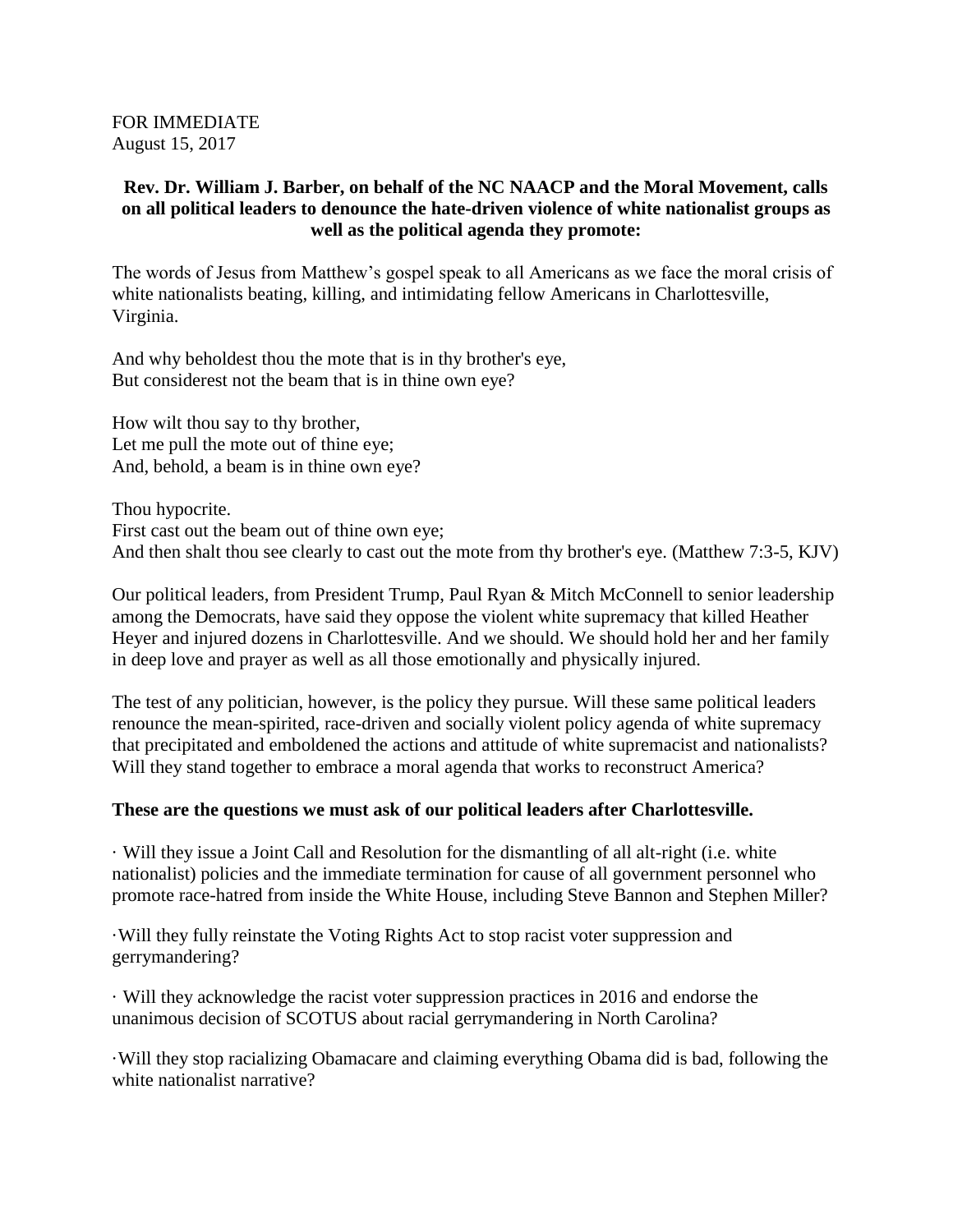·Will they stop racist attacks on immigrants and oppose the RAISE Act and extreme deportation policies that are tearing undocumented families apart?

·Will they condemn political rhetoric and policies that target the LGBTQ, Jewish, and Islamic communities?

·Will the renounce the use of racial fear to justify the continued escalation of a war on terror and the perpetuation of a war economy of limitless growth?

·Will they challenge and stop Attorney General Sessions from ending affirmative action?

· Will they increase and call for support of federal investigation of unarmed blacks killed by police?

·Will they repent of how silent they were when Trump promoted birtherism to the delight of all white nationalists for years as he was building a racist base for his campaign?

·Will President Trump and the evangelicals who have embraced him repent of the race-baiting and hate-baiting Trump used in his campaign and continues to use? Or will they keep silent and continue to consecrate his actions with their prayers and support?

To say you are against white supremacy without standing against the rhetoric that emboldens white supremacists and the policies they endorse reeks of a terrible ignorance or deliberate hypocrisy. First, remove the beam from your own eye. First, drain your own swamp.

After Charlottesville, our nation is presented with a clear fork in the road. We must make a moral choice. We can take the righteous road of repair, as we were urged to do by the realistic recommendations of the Kerner Commission, following several major riots in our largest cities in 1967. Or we can, as we did half a century ago, follow those who would lead our nation down the road of denial and retreat.

Instead of repairing the social, moral, and cultural infrastructure of God's human family, much of the party of Lincoln —the Republican Party—left their founders' better angels and embraced instead the divide-and-conquer politics of racial fear. Nixon's Southern Strategy began systematically pandering to powerful white nationalist groups which were the infrastructure of the old southern Democratic Party. Nixon, quite sensitive about his failing to achieve a majority vote in 1968, set out to add all of Wallace's voters to his column by 1972. This strategy included inviting white nationalists who had run the Democratic Party's county and state organizations for a century of slavery and another century of segregation into leadership of the Republican Party in the ex-slave states.

But today's Democrats are also not totally absolved in these matters. Many Democrats refuse to name and confront policy driven racism and instead attempt to frame every issue in economic terms for the white middle and working class. This cannot continue. We can't talk about racism only when a Charlottesville happens. All parties must face the political agenda of white nationalism and denounce it line by line.